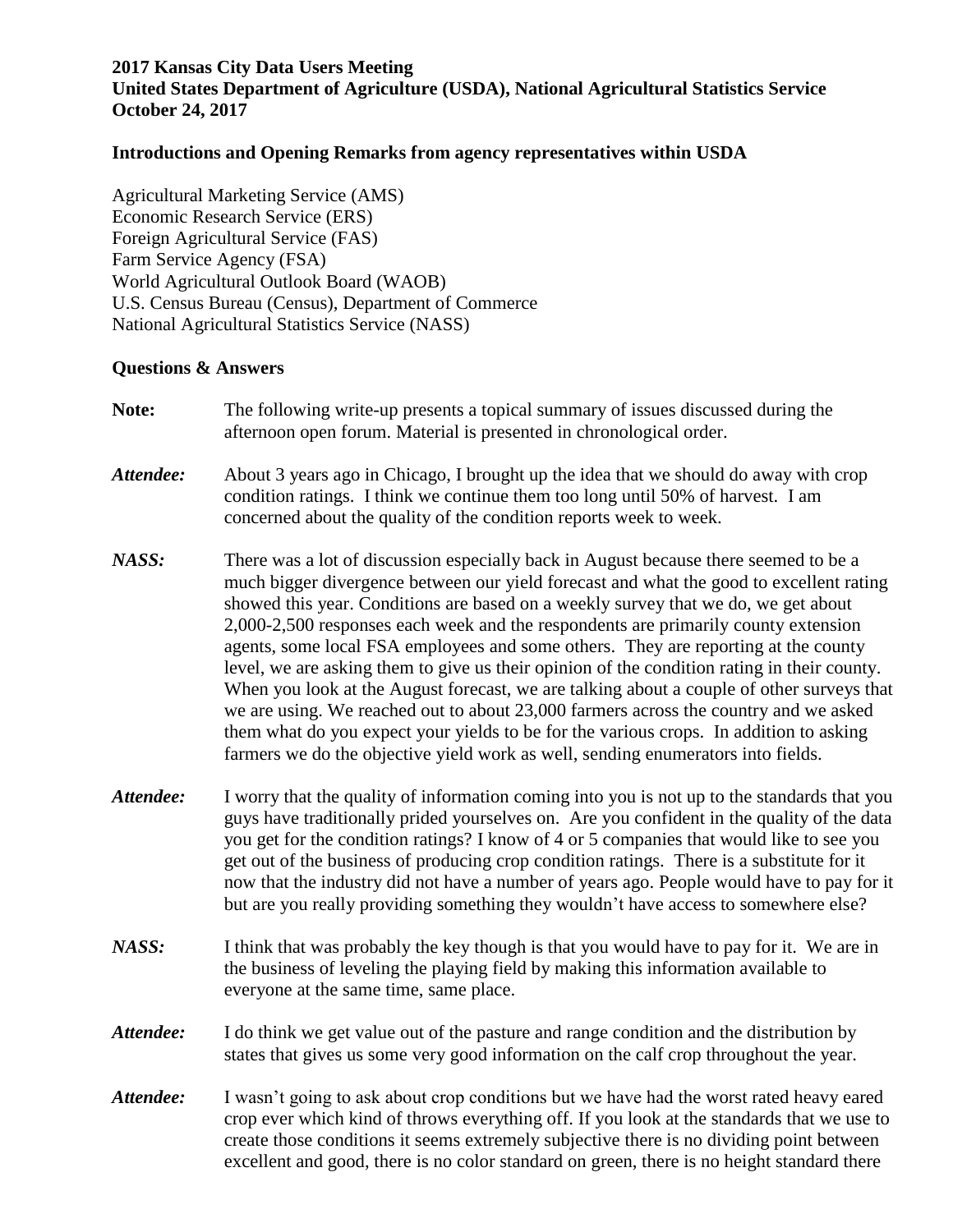is no other standard. What I have learned from running my own surveys is that you have to ask the same person the same exact questions. Would maybe the metrics we use to describe good and excellent need some revision? My other question is wasn't the W-J model used in prior years for production?

*NASS:* I will go in reverse order, no NASS has never used the Wescott-Jewison model. That model is used before NASS gets into the forecasting season by the World Board. Couple of comments on crop conditions. We do use the same reporters every week, that doesn't mean they report every week. As far as the definitions go, yes it is very subjective but if you look at what we are asking it is subjective by nature. We do have to be a little careful about changing the definitions because the history is so valuable. You probably don't care as much about the raw numbers as how do they compare to last year, how do they compare to the five year average, how do they compare to a similar analog year. We're not opposed to looking at it but I think we would be very cautious for those reasons.

*Attendee:* I had a question on the Wescott model. That is used in the WASDE correct?

*NASS/WAOB:* Yes, it is used before August.

| Attendee: | It is not used by NASS but it used in the WASDE, I just wanted to make that |
|-----------|-----------------------------------------------------------------------------|
|           | clarification. It has not been updated since 2013 is that correct?          |

## *WAOB*: It is reestimated every year using last year's weather. So it is restimated using last year's July temperature, precipitation, etc.

- Attendee: But you don't publish the updated slope coefficients?
- *WAOB:* No we do not.
- Attendee: Can that be done for the industry.
- *WAOB:* It's something we can look into.
- *Attendee:* If that model's being updated it would be nice to know what the new coefficients are. Is there any thought about adding new conditioning information into the model? Genetics were just mentioned, ERS has information about adaption of precision ag, to see if there is any statistical significance in the model with that type of information.
- *WAOB:* We have been looking into but as of now there are no plans to do that.
- *Attendee:* Given the subjective nature of the condition report. I know that are a lot of people in this room that have spent a lot of time on the road this year and it was an ugly looking crop. I remember '15 and '16 and it was very ugly so the condition made sense. Now the genetics play a large role in that. It wasn't much of a market mover but in August when the soybeans went up 7 and then down 6 the next week, that was a market mover and I don't think you want that.

Another comment, I hope stat chat gets out of twitter jail.

Given the fact that the National Academies report came out two weeks ago. Looking over the executive summary, collaboration showed up probably more than any other word. Is there a plan going forward on more collaboration?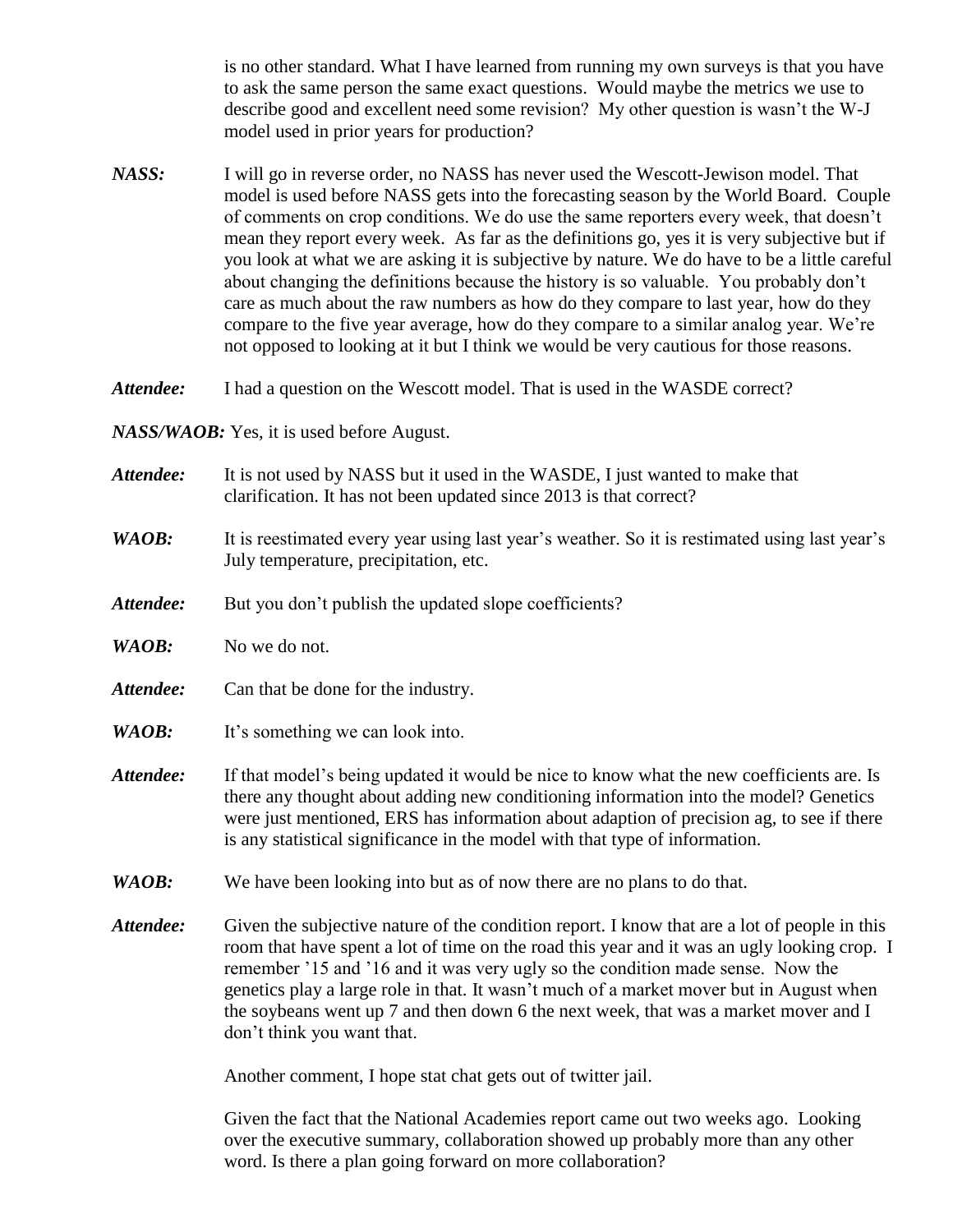- *NASS:* To stat chat we do plan to bring that back. On the National Academy report, NASS plans to look at the recommendations. NASS knows that to stay relevant we have to work with all of our USDA partners to use all of the information that is out there. The report is not a surprise, we are already taking action on some of the recommendations.
- *Attendee:* Before I ask my question, I want to say that I am an adamant supporter of crop conditions so please don't discontinue the report. We feel there is value in extended crop conditions. Lance, you were quoted in an article about a month ago stating that you look at objective yield data, survey data, and remote sensing data. Can NASS tell us the weighting of these 3 components in predicting crop production?
- *NASS:* No, but there are a couple of reasons. There is no specific formula that weights them together. That's part of the process that we go through and the weighting this month probably won't be the same as last month. The weighting for corn may not be the same as the weighting for soybeans. Even if you are looking at corn this month, the weighting won't be the same in Illinois as the weighting in Iowa.
- *Attendee:* Given the importance of the reports you put out has there been any serious consideration to putting the reports out when the futures markets are not open?
- *NASS:* We did a survey of data users several years ago asking about the release time. There was support in both directions. Right now I don't think there is any evidence that supports us moving in either direction. If you have suggestions we are willing to listen and see if there is a need.
- *Attendee:* I think things have changed a lot with the sophistication of computer programs since that survey was taken. I am not talking about if you want it in the morning or the afternoon, I am talking about the sophistication of these programs that read the numbers and make the markets react more violently than if you put them out at a time where there's opportunity for grain traders as well as Goldman Sachs to assess the information. Now it moves so quickly that sometimes you can't even get orders filled if they are on stop orders, it's a whole different world than it used to be.
- *NASS:* I think one of the other things we talked about at the time was that if we move than some of these other things will also move.
- Attendee: Regardless of release times, has the USDA done anything to improve server speeds? There have been times where the numbers have been released at 11:00 am but have not been available on the USDA or NASS website until 11:00 and 30 seconds where people that don't have access to low latency feeds are at a disadvantage?
- *NASS:* We do evaluate when we have the reports out. Previously the report went to Kansas City and then back to USDA before being released, we have shortened that loop quite a bit. The other thing we are looking at is having more options on which report we load first.
- *Attendee:* There seems to be a lot of confusion from the trade when we see ear counts or pod counts because the graphic that gets released in the NASS report tends to have that report's month correlated to final numbers rather than that historic month's numbers. Are there any plans to change that so we are comparing apples to apples?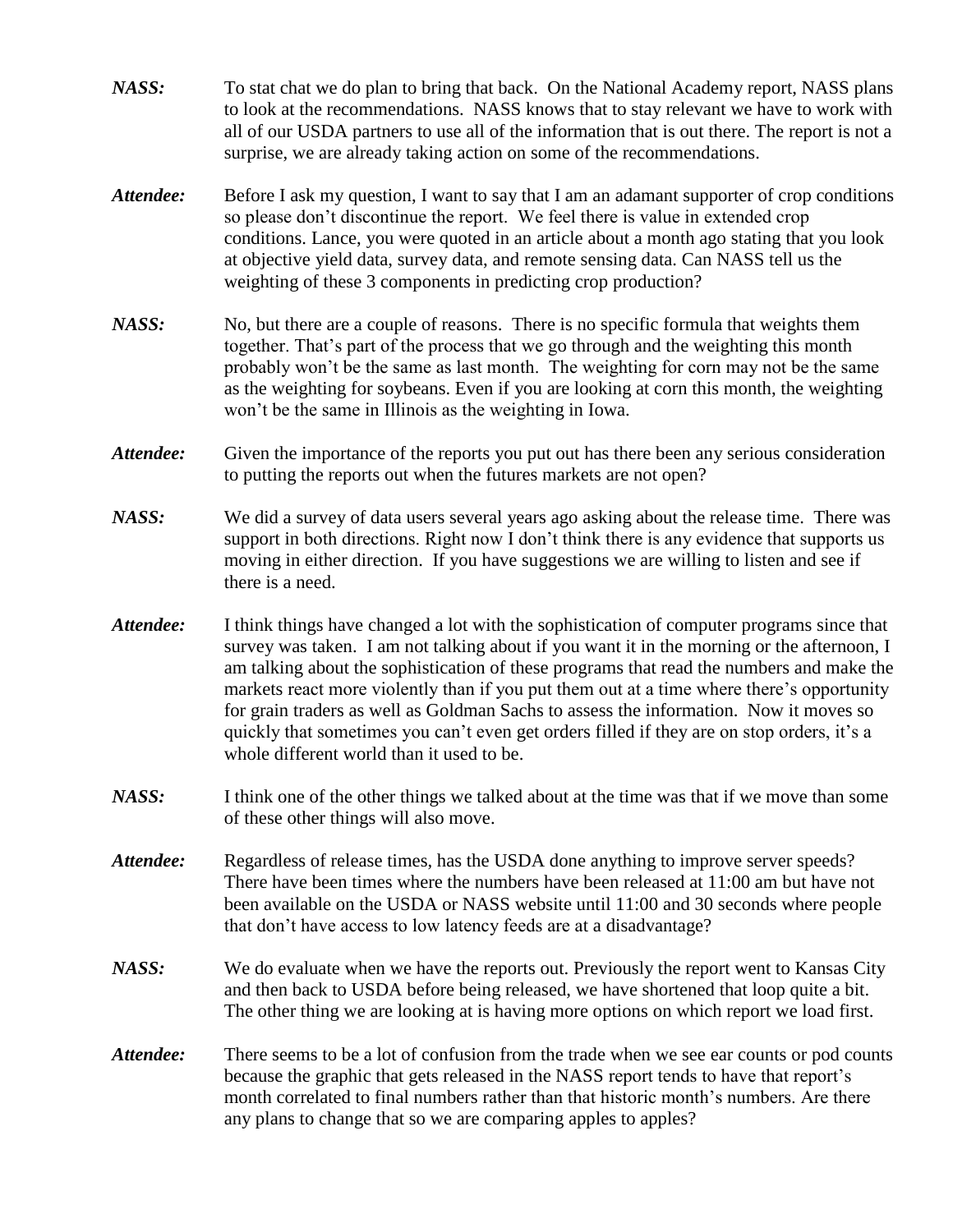- *NASS:* We have not thought about doing that but maybe there is a better way of displaying that information. If you have any specific ideas other than subbing in those historic values, let me know.
- *Attendee:* When the August report comes out and you are looking at pod counts or ear counts, it's a graphic that's not comparing the current data point to history, it's comparing it to final. If you change the graphic to saying these are the ear counts we have in September, these are the ear counts we have in October, and this is how the current months ear counts or pod counts compare to history for the current report, it seems this would be a better comparison because we all know those numbers change as we go through time but the average user of the report does not realize they are not looking at the same numbers side by side.
- *Attendee:* Is there any effort to get the GATS data in an API format similar to the FSA data.
- *FAS:* We are looking into doing an API for the GATS.
- *Attendee:* Would there be an opportunity for industry to comment on that, like deeper tariff lines, make sure they are available at the 10-digit code.
- *FAS:* Yes.
- *Attendee:* Related to that question, I am really happy to see that WASDE is going to release historical databases and keep them updated on a monthly basis. I would ask if you could index it. We really appreciate the spreadsheets we download from NASS and they are indexed very well. Not only index them but put a tab on the spreadsheet with a table of contents for the indexes. That dramatically helps us as we automate our analysis on those reports.

The other comments I want to make go back to the crop conditions. The people I work with in our offices overseas would love to have a system as good as ours. It's not perfect but I think this is a year where crop models built off of all 5 categories of crop ratings probably did a better job picking up on what is happening with the crop that those that are just focused on good and excellent. I really appreciate going as long as we do on ratings as well, in a past life I was one of the observers who filled out the report and I know how it is, it's subjective. As you get into the maturity, the crops not changing but the yields are starting to come in and the surveyors are hearing those yields. So what I'm looking for now is change in ratings reflect what is happening in the yields that are coming in and they give me a better idea if the yields are coming in better than what we perceived or worse than what we perceived.

- *Attendee:* Question on the NASS CDL (Cropland Data Layer) datasets. I would ask that you go back in and review those datasets, Minnesota gained 20 million acres a couple years ago. It jumped from 54 million acres to 74 million acres then back to 54 million acres. It's hard to rectify datasets when you have a state that is changing in size by 1/3. Missouri's got some data problems in that dataset and possibly even Kansas for multiple years. It's a dataset that's getting a lot more use particularly grass habitat and movement of crops and grass and right now the dataset is almost unusable.
- *NASS:* Thank you for the comment. The CDLs are very interesting products but they are data products and you can have a problem. So if we need to dig into it, I will certainly take that back to our folks who work on developing it.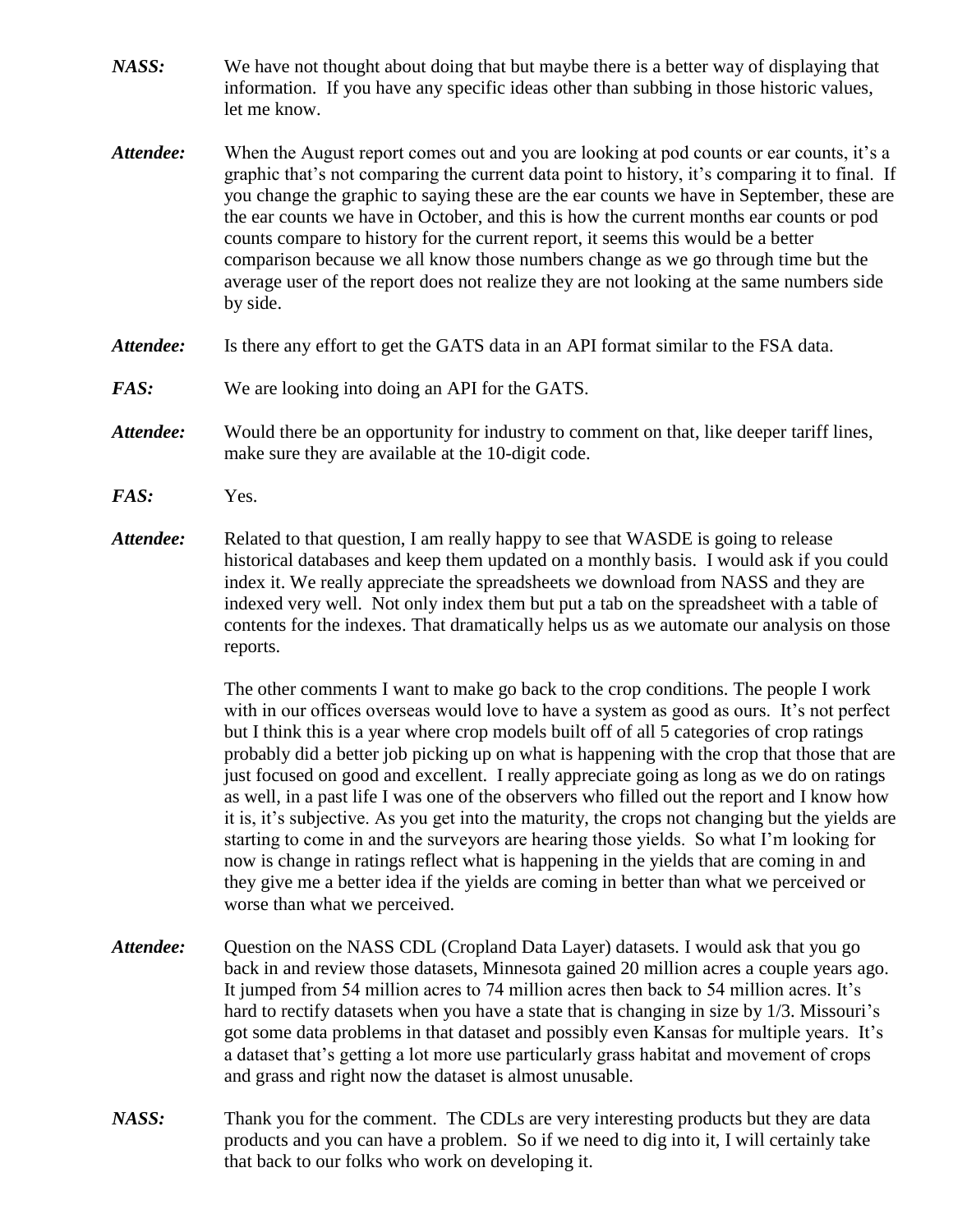Attendee: What was the percent deviation on RMA to NASS yields on average?

*FSA:* I don't know off the top of my head but we can talk later I can get the data.

[At this point, there was a 15 minute break]

[The audio recording was delayed in recording after the break and the first question was missed. The recording picked up part way into the NASS response.]

- *NASS:* … we can't meet with everybody, we meet with impact farmers and agribusinesses, so that's one way. But another way is to make sure our message is out there and we are always working on that message. In addition to the Census of Agriculture using that web tool, we started to make it available on other surveys starting with the Milk Production survey and we want to expand that to all of our surveys over the next  $1 - 2$  years. We want to make it easier for respondents to respond to NASS.
- *Attendee:* Are you expecting the ease of being able to fill out the Census of Agriculture to outweigh the loss in prices we had for the August Crop report? There were a lot of people that weren't too happy with that drop in prices after that release. Do you expect the response rate to increase for the Census of Agriculture?
- *NASS:* I am not sure that most producers will tie those two together. First of all when you look at the Crop Report from August to September to October, I don't think NASS was the one that was changing, I think it was the industry that was catching up with NASS. I would think it would help our response rate for the Census because we are showing that we are putting out a consistent number over time. The Census is the only tool that farmers have for getting county level data. There are times when we will publish data that may be a bit of a surprise. But it is our responsibility for all of us here to put out the very best number that we can. Sometimes that will have implications for participants in the marketplace.
- *Attendee:* On the issue of the August Crop Report. I don't have a problem with all of the information that comes out of the Crop Progress and Conditions report from the point of view of the progress, plantings, maturity that can be analyzed very well. The response we got back in August was the producers thought the crop was a bit better than the crop conditions. Do we really need an August Crop Report? Do we have enough good data to analyze and know what we've got in August?
- *NASS:* The farmers did tell us in August that the yields were that good. A lot of people were surprised by that but the farmer survey carries a lot of weight for us in August. It's not an exact science how to weight those together but the general rule of thumb is earlier in the season the more weight you put on farmers because for objective yield [in August] we basically go in and count corn stalks. At least in the last five years if we focus on corn for a minute, the gap between August and our January numbers is within 2 percent.
- *Attendee:* I think that's a good point on the August 1 Crop Report, when you are talking about only looking at plants for corn and soybeans I don't think in the publication there is even a pod count for the first of August so there is not a whole lot of data out there. When you talk to farmers, they are looking at the same crop, they are not seeing any pods, they are only seeing tiny little ears at that point so they are giving you their best estimate. How good is that August 1 Crop Report?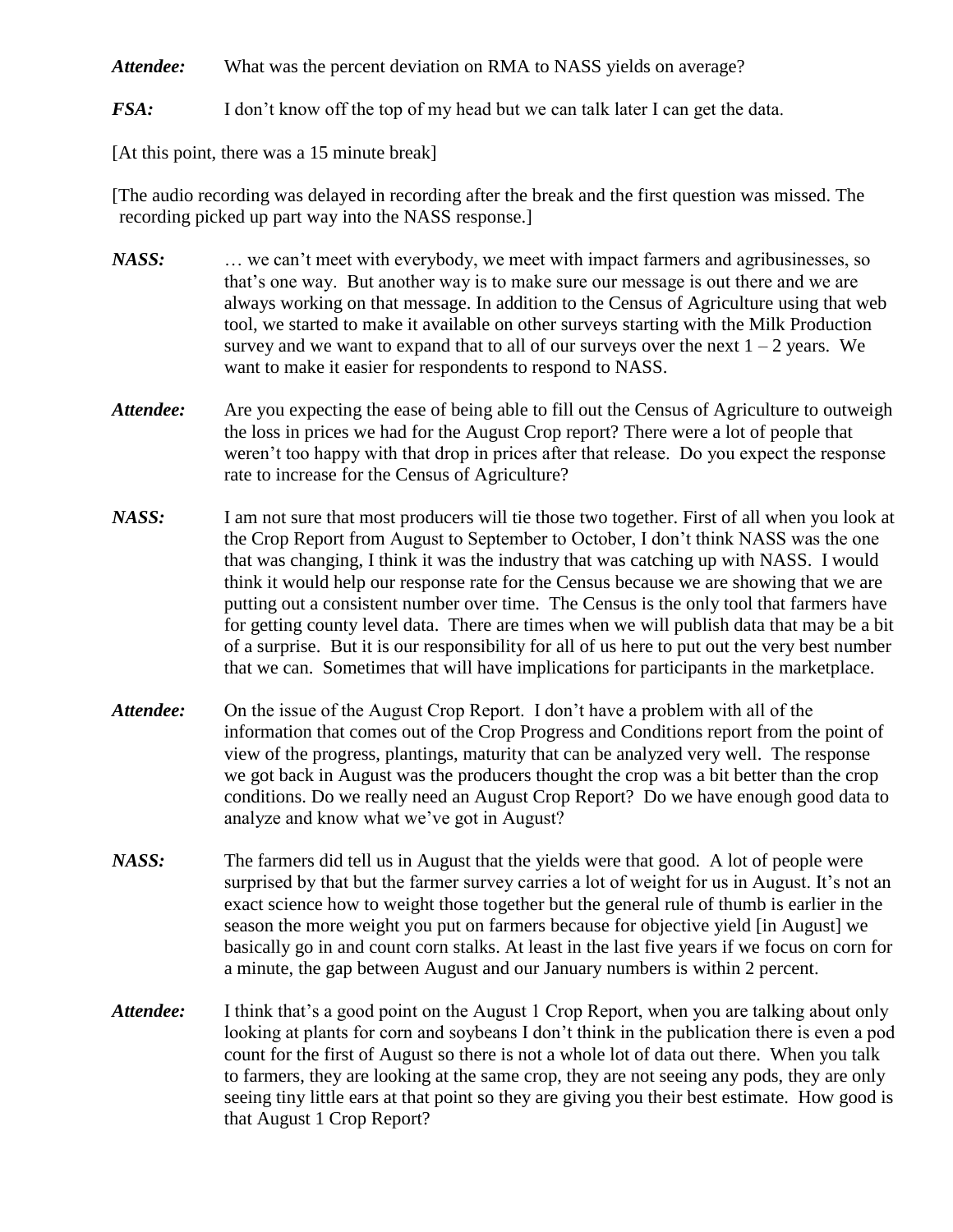- *Attendee:* For us that work with the mandatory price reporting data you produce a wonderful report for us each week, the comprehensive boxed beef report. Now that we have mandatory reporting for pork, is the data sufficient to produce something similar for pork?
- *AMS:* We have been working to develop a comprehensive cutout for pork. One of the challenges that we have had is the number of product codes to sift through for pork. One of the reasons it is easier for beef is that the beef industry uses IMPS codes a lot more in their day to day business. When we went through the rule making process for pork, swine packers told us that they don't use IMPS codes but they really do in the background. If we had been able to capture that piece of information as a requirement it would at least give us the right buckets that those items should be in. On the pork comprehensive, we have looked at that with the boxed beef model. We've done the background on that. Sometime in 2018 we should be able to produce a comprehensive pork report.
- *Attendee:* Right now about 30% of chickens in the US have never been treated with anti-biotics and are marketed as such and the target is around 40% by the end of next year which I think would make a larger share than what we have with cage free eggs as far as share of production. Yet we have a special report on cage free eggs that gives an estimate on the supply of cage free eggs and what the price premiums are. Are you looking to do something similar for anti-biotic free chickens in terms of production and price premiums?
- *AMS:* That is something we can consider. We are reporting some antibiotic free chicken but we don't have any survey for production on that.
- *ERS:* Just to respond to that question, I have seen the same statistics you have and I understand that you can get a price for features for poultry that include raised without antibiotics, vegetarian only feed and other attributes but not one solely for raised without antibiotics. There are also data on price premiums.
- *Attendee:* We've had a couple of new hog slaughter plants come online recently and we've got more coming down the road. There was a lot of confusion I thought when they came online as to whether USDA was including that data or not. What's the procedure for incorporating new capacity?
- *NASS:* For slaughter, NASS picks up the data from FSIS so once FSIS includes it in their counts, then NASS in turn picks it up. We don't do any extra work on the slaughter facilities, it is strictly taking FSIS data and packaging it.
- Attendee: So we assume it would be there on day one?
- *Attendee:* No, I think you are talking about a couple of different things because you are looking at an initial report that's simply an estimate that's generated from AMS where they call up the plants and talk to their established contacts but then the actual data is based on the inspectors is it not?
- *NASS:* NASS works with AMS to get the weekly data but when the monthly data comes in that's a more comprehensive report.
- *Attendee:* On the weekly, let's say the data that is going to be published at the end of this week, that is based on an estimate, it's not based on actual inspector reports?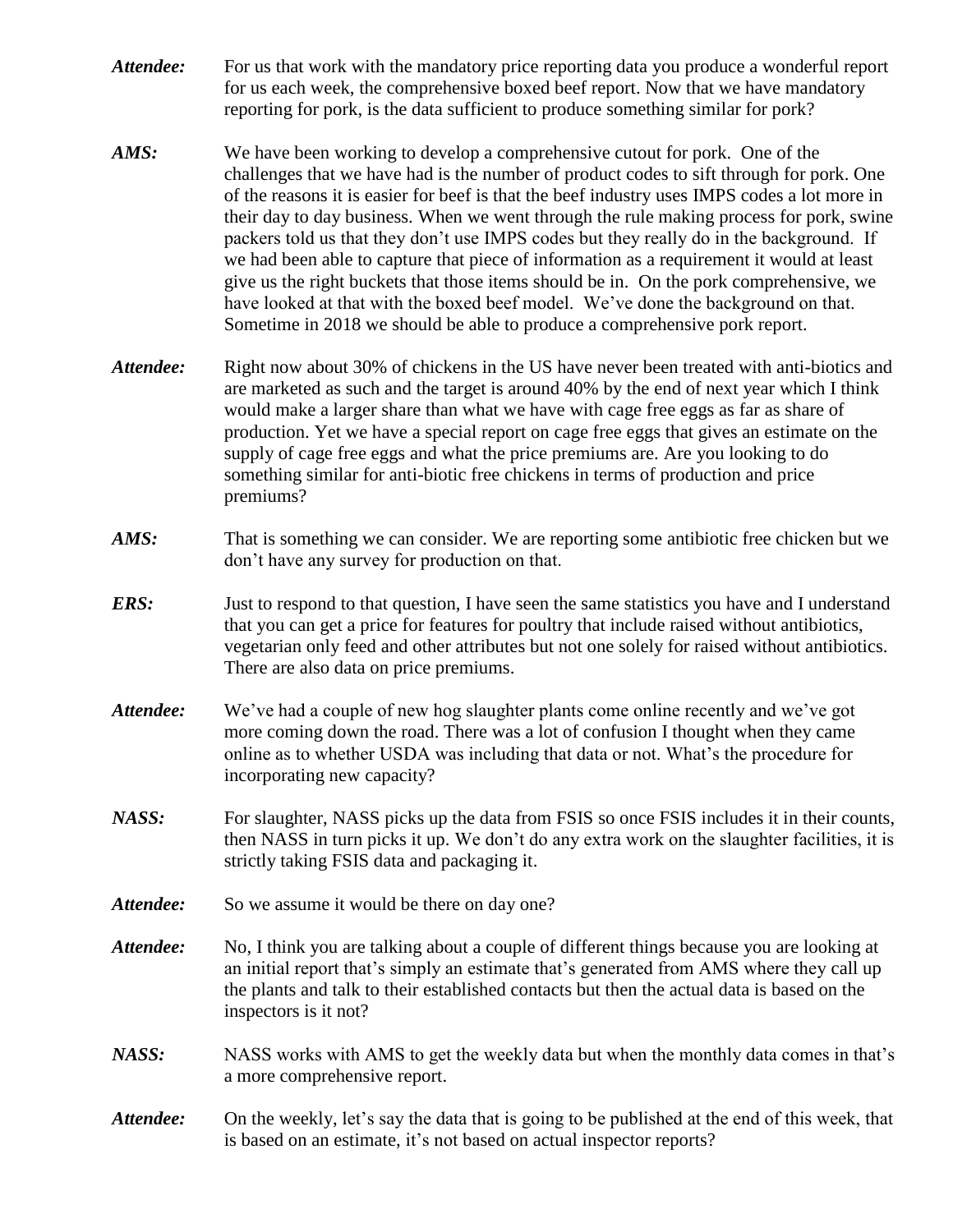- *NASS:* NASS is providing data to AMS for those weekly reports, it's just not complete.
- *AMS:* I think he is speaking to our daily estimated slaughter. Those are estimates.
- *Attendee:* Second question has to do with the international situation, particularly how you rely on foreign sources such as Stats Canada or anything in China. For a while we were following anything from Stats Canada closely but just recently USDA kept its wheat estimate below StatsCan by several million tons. Has the way you look at the foreign data changed at all?
- *WAOB*: As a general rule, the committee is looking at a variety of sources, they are not necessarily wed to a single statistical source anywhere in the world. If we feel like we have a better number through other means we will use that number. We will look at individual numbers such as Stats Canada and the NSB number from China but at the end of the day the committee is evaluating an entire range of data and making adjustments to put together the entire report.
- *Attendee:* You held off and they [StatsCan] came back up.
- *WAOB:* We didn't move they moved.
- Attendee: You usually follow them though.
- *WAOB:* They've had this tendency to increase over time in recent years.
- *Attendee:* We've got twice as many cattle on feed in Mexico as we have in Canada and a much faster growth rate. We very much need Mexican cattle on feed numbers and we need to assemble a North American cattle on feed number. Is there any pressure we can put on them to persuade them to release that number?
- *NASS:* We try to work with Mexico and Canada and we have a really good working relationship internally with both countries. With Canada we are able to put out joint reports for quite a few things. But data collection in Mexico is a problem and until they can internally come up with numbers it's going to continue to be a problem.
- *Attendee:* I'll give some props to the GATS people and I had a question for them. One thing that is somewhat difficult to dig out of the GATS is biofuels imports and exports. It seems like the harmonized codes search option to find a biodiesel code is somewhat clunky. It seems like we are very limited in broad categories like exports of greater than 30% blend of biodiesel or 100%. It just seems like we're lacking some data, is it because the industry doesn't report well enough or is there another reason? Ethanol has 6 codes and there are only 2 codes for biodiesel. It makes it hard to keep track of some of the biodiesel imports and exports specifically.
- *FAS*: We are looking into how we can do a better job with the biodiesel and ethanol so I can get back to you on where they are on improving that.
- *Attendee:* The Chinese government has this policy of holding massive reserves, they report them, they are selling their reserves currently, corn something like 225 million metric tons where 50 million tons of that is permanent reserves and the rest is temporary reserve but if you were to factor that in as carryout or supplies, that greatly exceeds what the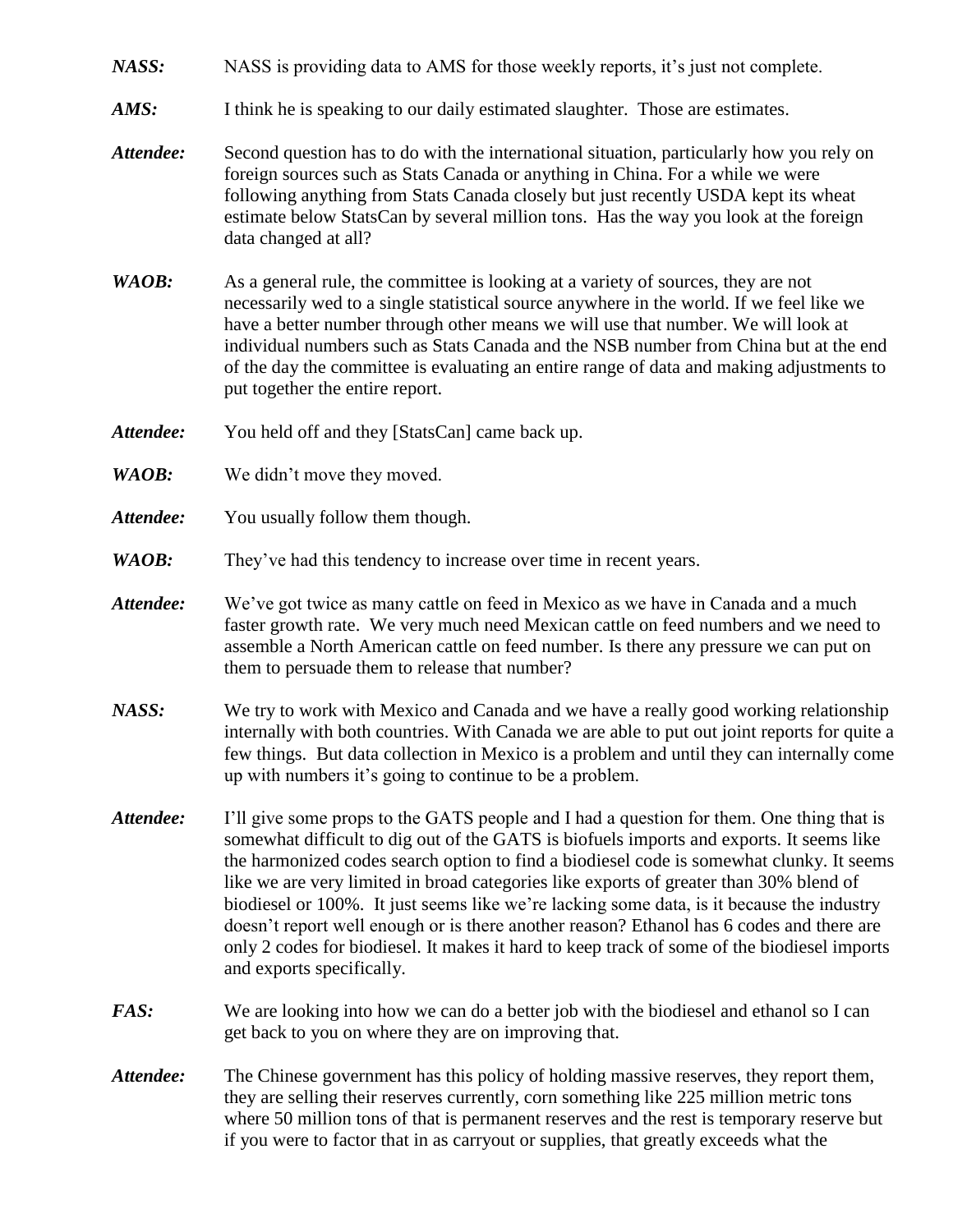WASDE reports. It seems like those numbers are ignored as if they are not official data even though the Chinese government reports them.

- *WAOB*: I don't have any information on that. Again I would have to defer to the members of my committee and respond to you at a later time.
- *Attendee:* 225 million metric tons is the entire production for 1 year for China and if that supply is available to the market or even deferring demand in some factor, that would impact the entire corn market.
- *WAOB*: I understand the point, I am not sure how they are accounted for and what they are doing with that.
- *WAOB:* The question always has been how accessible they are to the commercial markets.
- Attendee: So does that mean that the World Outlook Board believes it is there just not accessible?
- *WAOB*: We have made that assumption, the corn stocks are not accessible.
- Attendee: None of the stocks in China are accessible to the market place because China has an export TRQ in place, they do not have a free market at all. Even if it's not accessible should it be reported? The market should know that the Outlook Board, if you guys believe this, that the stocks are there whether they are government reserve stocks or whether they are privately owned stocks.
- *Attendee:* Especially now when they are becoming a net exporter of ethanol.
- *Attendee:* The Chinese stocks are there but you cannot get a hard number, you make the best guess you can come up with. The key thing is it's not accessible. The thing with the reserves right now is that they are selling some of it out into the world which is fortunate for us but the key thing I think is needed is that we should be looking at the 5 major exporters and creating a supply and demand for that and that includes Russia. Right now they are in the other category. If you look at the WASDE reports for corn, right now we don't have Ukraine in there, we should get rid of South Africa and put Ukraine in there. Let's create information that's useful.
- *WAOB*: I appreciate your comment on the updated tables. All I can say is that we definitely need to take that into account. There is inertia over time, I admit that and we will address that.
- Attendee: I wanted to talk about the August  $10^{th}$  September  $29^{th}$  gap this year on the spring wheat and durum wheat numbers and the challenge that caused. When we got to the August Crop Report, we didn't change the percent harvested. It would be useful in August or September to have some sort of assessment of what producers think in terms of percent harvested because I think the 5 year average on percent harvested as of September 1 is about 70-75%. So that time in there where we are wondering what yields are, we are wondering what percent is going to be abandoned is a big challenge. My question is can you devote resources towards that?
- *NASS:* We actually used to include small grain crops in the September Crop Report as well. We stopped forecasting there roughly 15 years ago. The main reason we stopped doing it was because we rarely had good information to make much of a change from August from the relatively small sample size but we were collecting data from 60,000 – 70,000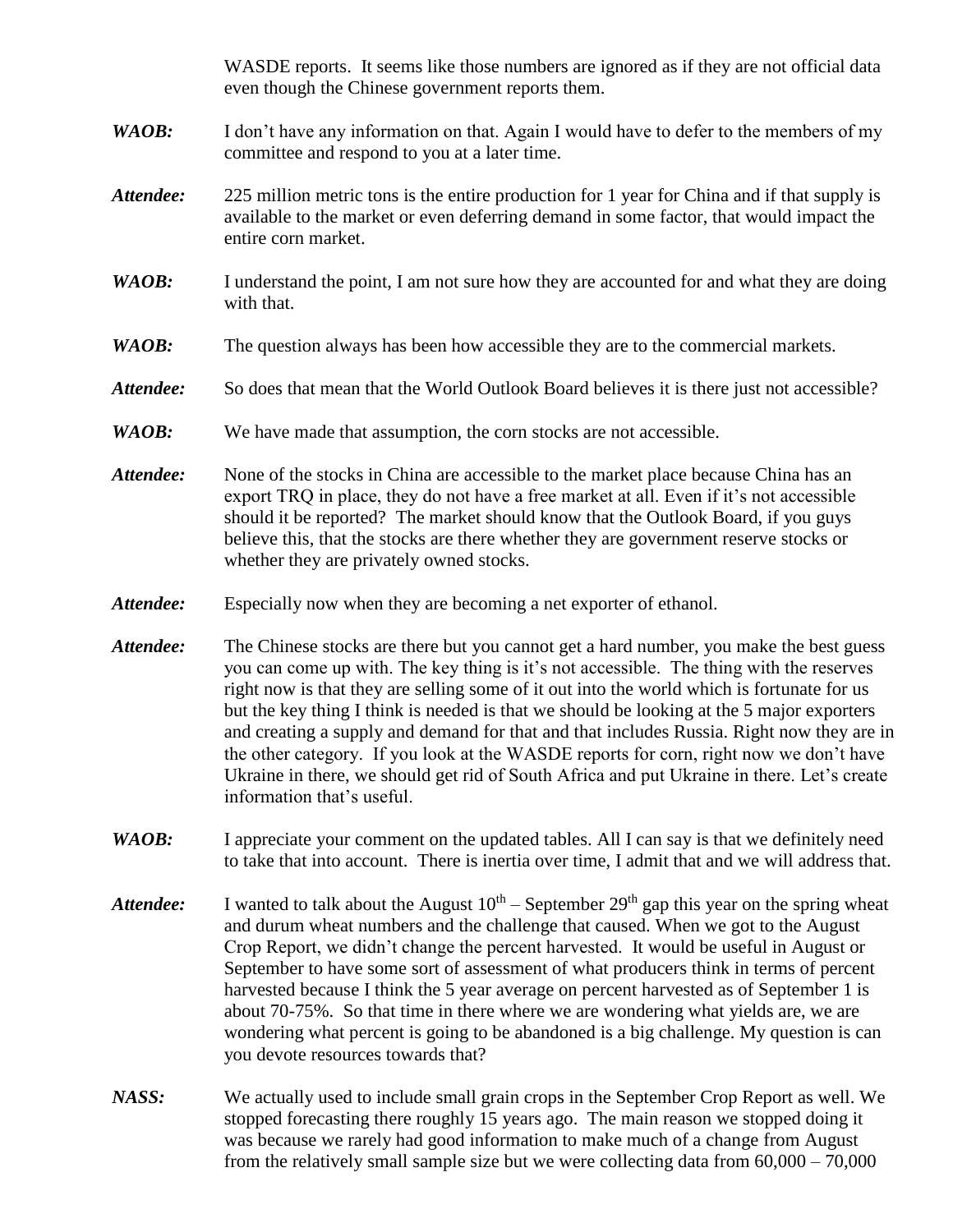producers at that time gearing up for the September  $30<sup>th</sup>$  report. The feedback we got was that that data wasn't really providing a whole lot of value because it wasn't changing much from August, it wasn't signaling what we were going to do at the end of the month so we stopped doing it.

- Attendee: You only need it when it's a bad crop maybe?
- *NASS:* It could be, this year was a bit unusual. Most of the time acreage wouldn't be an issue, you could almost set the harvested to planted ratio without asking on spring wheat but not this year.
- *Attendee:* I've got a follow up on that. Every month you ask producers the number of acres they intend to harvest. How do you incorporate that into your production estimates at that point? If they change the number of acres they are going to harvest, why didn't we see that in August?
- *NASS:* We don't actually ask them every month. If they get a paper form in the mail, they have the opportunity to report their harvested acres. But if we call them, if they have already reported their harvested acres, we don't ask them again month after month. There is a reason for that. If we come back to you every month and ask, "How many acres are you going to harvest?" "Well I told you last month." It becomes a frustration. We are trying to reduce the respondent burden to some extent. The second point I would make is the greatest value we get out of the reported harvested acres is for weighting purposes. If you report a yield and you've got 5 acres and your neighbor has 5000 acres, we certainly want to put more weight on his yield than yours. We are going to use that harvested acres internally for weighting purposes but that doesn't necessarily mean we have enough acreage information to better evaluate state level totals.
- *Attendee:* I would think on a year like this where you had the issue up in the Dakotas and Montana in particular with spring wheat that this was a year that you could really ask those people every month what they are doing. Not necessarily ask it every year but when you have a year like you did this year.
- *NASS:* We could, and it's not just respondent burden but generally speaking, the yield survey we do each month is just that a yield survey and it's designed to measure yield, it's really not designed to measure acreage. We collect the acreage so we can weight those yields. We have on occasion gone back and asked harvested acres again because of situations like this and typically when we do that, we don't get enough information to warrant or validate a change at that time. So we haven't deemed it to be the best use of our resources based on how it's performed in the past.
- *Attendee:* Dan, a couple of questions in regards to the Cattle on Feed report. The enhanced weight breakdowns are much appreciated however they would be even more appreciated if we could fill a number of those cells in. They've been conspicuously blank over the past year and as the industry expands, and feed costs stay relatively modest, chances are pretty good we are going to place more lighter weight cattle and fewer heavy weight cattle and as a result those cells may remain empty for an extended period of time. Is there another way that data might be aggregated so that it could be released?
- *NASS:* Are you referring to the state level data?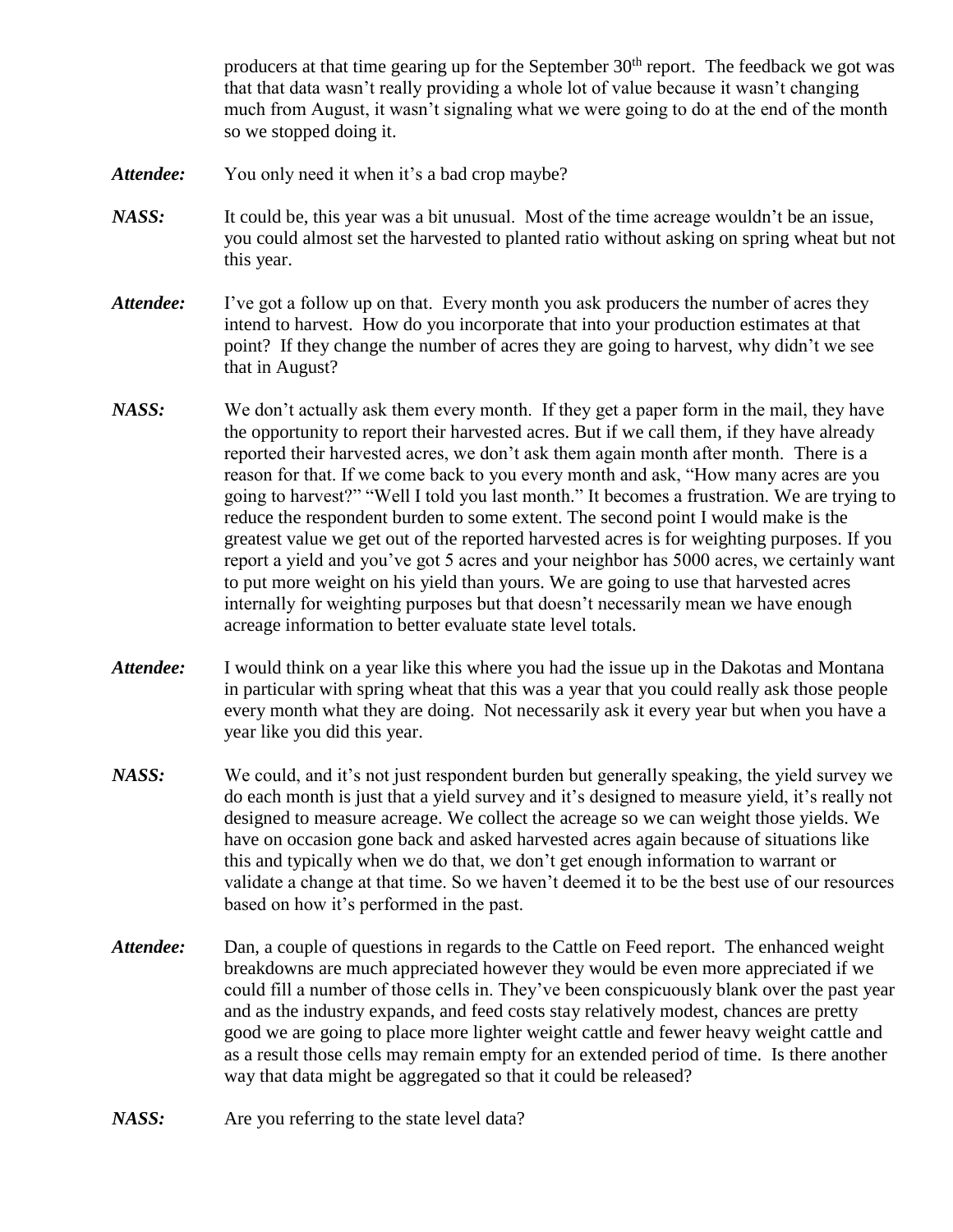- *Attendee:* There are 4 states that the weight breakdown data is released and a number of those cells have not been populated over the course of the past year. Chances are pretty good that that may not change going forward under the current industry structure. So I'm wondering if maybe Nebraska and Colorado could be aggregated, Kansas and Texas?
- *NASS:* Yes, let me look into it. We can look at different aggregations of the data but keeping in mind that we don't want the publication to be continuously changing. We should be able to look at different combinations of states to publish and discuss at the next Data Users Meeting.
- Attendee: Over a period of the last several years we've seen the cold storage data on poultry and pork expanded rather significantly to include more topic areas. Beef for the most part is bone-in and boneless. Is there any possibility that we could get an additional breakdown on that data? At least at this point it's difficult for many of us to know whether they're fifties or nineties when it's boneless.
- *NASS:* When you start talking about cold storage we always have to make sure that we don't reveal anything as far as the warehouse facility is concerned. So let me check into that. If you have some specifics on what you are looking for, send me an email.
- *Attendee:* I've got a question on when we develop these production numbers earlier due to the technology that's coming through on the satellite imagery over the last 2-4 years. Are we placing a heavier weighting earlier on some of this data and incorporating that earlier from both the U.S. and world perspective?
- *NASS:* We've had acreage data for a long period of time, yield data we've had about a half a dozen years or so. The more history we build the more we are able to rely on it more than we have in the past and I think because of technology it has improved as well. That's from the U.S. perspective.
- *FAS:* I would have to follow up with our production experts on that one.
- *WAOB*: Case in point for us, our meteorological staff got in front of Russia this year. Certainly that was justified. We thought last year was a record crop but certainly what they indicated to us early is that it was just going to get larger and it did. The harvest data as the crop year progressed indicated that as well. Yes, we did that earlier than we usually do.
- *Attendee:* This is for the Farm Service Agency. Many of the State Directors, at least in Kansas there is no State Director. Is there any timetable to get State Directors into state FSA offices?
- *FSA*: There is a timetable, I just don't know it. I think it is coming soon though.
- *Attendee:* The Hogs & Pigs report has been much better over the last year. When you start making revisions again, you need to think about how you do it but I hope you don't have to make revisions. Second point I want to bring up is on beef. Mike pointed out about fifties and nineties, I would add that we need to know about boneless cuts and bone-in cuts too. I don't know how many bone-in cuts are in freezers but most of the stuff goes out in the box without the bones in it now so it all gets thrown into boneless I presume. There could be a lot of detail added to that beef, you don't have to get down to ribs and loins and rounds or anything like that. You could get that much detail and it would be helpful, not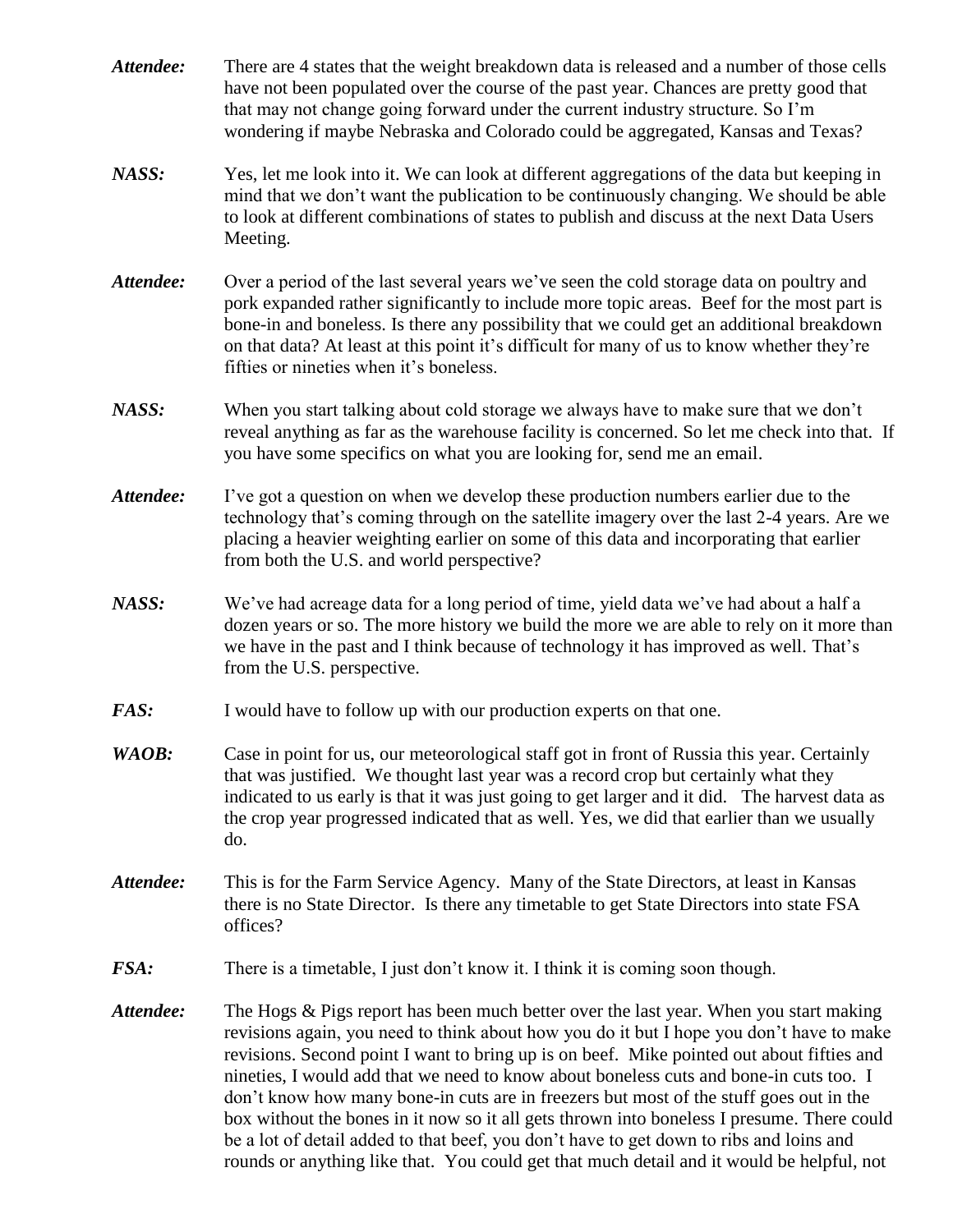just the fifties and nineties out of the boneless but there's a lot of other boneless cuts in there and it runs 90% boneless every month and it just doesn't provide very much information.

- Attendee: For the last 4 or 5 years you have not been reporting prices paid but only an index on several things like crop seeds and fertilizers. Why did we quit reporting the price and are only reporting the index?
- *NASS:* I will have to get back with staff to tell you exactly why we don't report it. But I can tell you that the index is part of the parity price process and the sample sizes don't support the publication of the data anymore, they've been reduced to only support the indices.
- Attendee: So if the sample size doesn't support the data, do you actually have a good index?
- *NASS:* It's enough to support the indices which we only use in combination with other external data sources to create the parity price indices.
- *NASS:* C-FARE came in and looked at our price program and we are following what they requested and what they stated was the best policy for NASS to follow. So our indices are statistically sound. But if there is something in particular that you're looking for, the best thing is to email Jody so his group can respond back to you specifically on that.
- Attendee: I might just mention that RMA is going to start using your indexes more because of margin protection plans and farmers sometimes do not like indices that they don't trust. So if you have an index that says here is what the fertilizer was, here is what the seed cost was, here is what the fuel price was and yet they don't see a number, it may impact the number of sales they would have for that particular plan because they don't trust the index unless they can see the numbers behind it.
- *Attendee:* I have a question with regards to mandatory pricing rules for boxed beef. So the 22-90 is the XB455 report and we know under the regulations for reporting, what we call the 273 rule, that it will make sure that a packer doesn't have an undue influence on pricing. So on that report, if there are trades let's say to one packer, it reports on there that there was a trade but it doesn't give us the number of reports, it doesn't give us the number of trades, and it doesn't give us the price levels. So it doesn't give us the low, the high, or the weighted average. My question for you is, has there been any thought process for that report to at least have the number of trades and the weight so we know how much of that particular complex was traded that will be sold within 22-90 days of when that was reported?
- *AMS:* On the 22-90 day, we are simply showing that the trade occurred, it is not passing through 3,70,20 confidentiality, the guidelines. I didn't fully hear the rest of your question.
- Attendee: Is there a way that we can at least see the number of trades at the weight that was traded? The number of trades are going to be a very good indication, whether this was a single source or multiple sources. Is it going to move the market? Is this just a one-off? And the weight helps to tell us where those complexes are going. So I am going to give an example, we know the consumers suffered a 155% increase on a shoulder tender this year. Well those shoulder tenders were sold by a packer but it was not reported on the 22- 90. Also, intercompany and intracompany sales between packers, have you put any thoughts into more regulation and/or more reporting as far as those sales are concerned?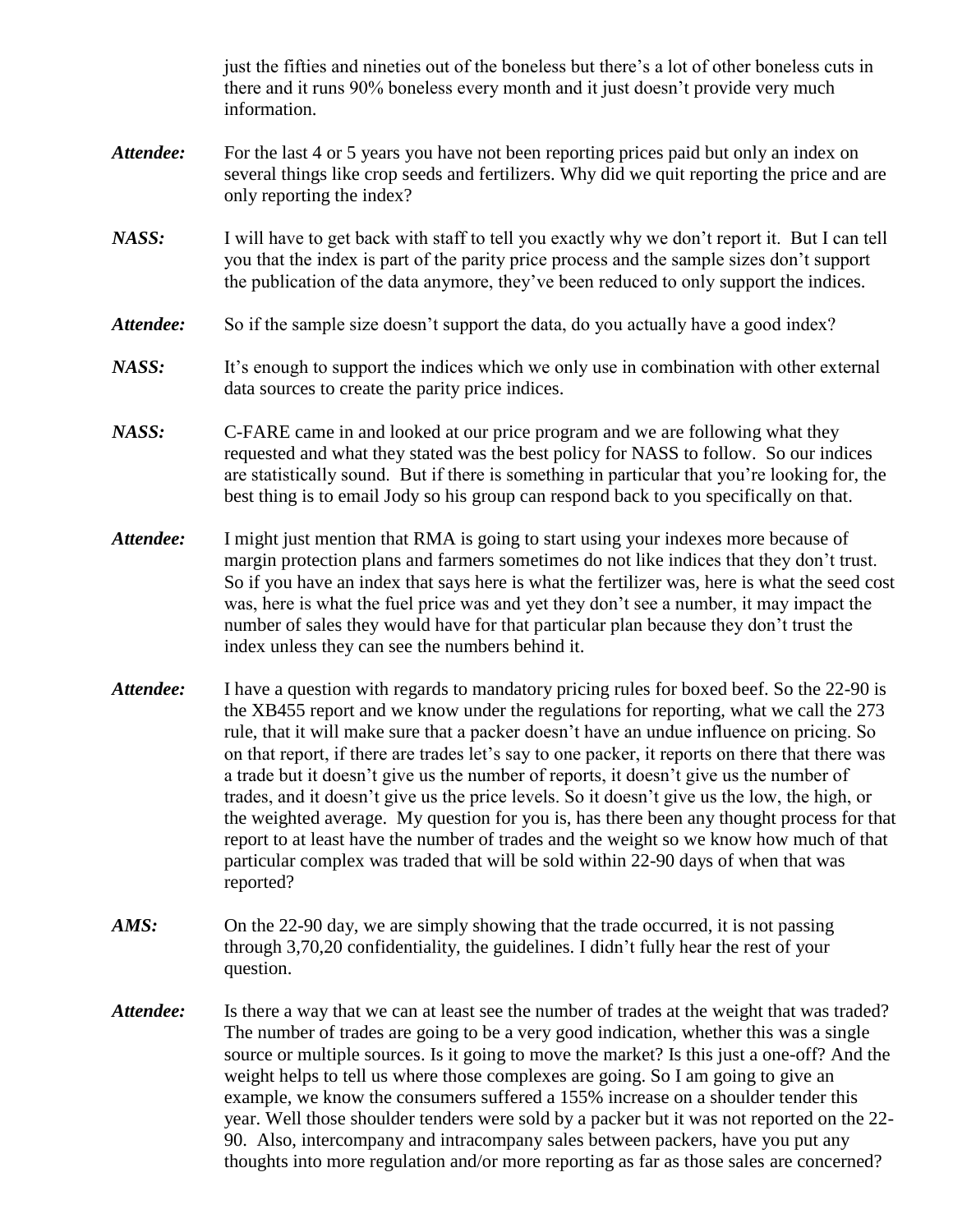We know that there is a very large packer who is actually one of the largest consumers to other packers in the industry but we don't see those sales.

- *AMS:* Your first question, the 22-90's, we can look at providing more data just off the price series itself for confidentiality purposes. Your second question, at this time the statute and regulation doesn't speak to intercompany transfers. We did have beef and cattle stakeholder meetings where some of those items were brought up, intercompany sales, further processing type reporting of product, etc. No conversation really came of it so at this time we are not looking at reporting intercompany sales because it's not covered in the Act.
- *Attendee:* My question is will case rated sales ever be reported at any time because packers are putting more and more of the knife to their products because it is what the consumer is demanding. However, if they put the knife to that product, it's not reported. In a lot of respects we have lost a lot of transparency with regards to where that meat is going and we call it hiding meat and we face that every single day. It does affect us as the consumer and I have to speak to my customers and my constituents and my executive leadership team why can we not see this and why can we not control some of the volatility in the box market.
- *AMS:* It's some good comments, they're received, I don't have a fixed answer for you at this time we'll take your questions and get back to you.
- *Attendee:* Dan, you mentioned you had some changes and ideas about things you are going to redo on your various reports. Is there going to be someplace where we are going to be able to see those things before next April?
- *NASS:* Like an example report of how it might look?
- *Attendee:* Yes something like that.
- *NASS:* On this topic too, I posed a little bit earlier, I know a number of folks on this panel and across government are really investing in visualization and you can create some great stuff but at the same time, it is an investment. And that's something we have talked about too, about going deeper, more investment in that area and just any thoughts about how much you use Tableau and some of the other visualizations you see on our websites and where we might be able to add value.
- *Attendee:* I do have a comment on Tableau. We have been, at Farm Bureau, taking a lot of the data and analysts have been putting it into Tableau and posting it on websites. We found very good response to that so we are very supportive of that type of presentation. It makes the data much more useable from a visual standpoint.
- *NASS:* And I am sure whatever we would do we would make sure that it is something that others could harvest and lift and expose on their own sites.
- *Attendee:* With Tableau, it's often difficult to load it on a mobile device and fully utilize it. We experienced that at Farm Bureau trying to use Tableau because a lot of our content is read on a mobile device. This is just a comment it's not a question. In the HTML code you can have it detect the type of browser the user is on and you can have two different Tableau dashboards and it will load based on whatever type of device the user is